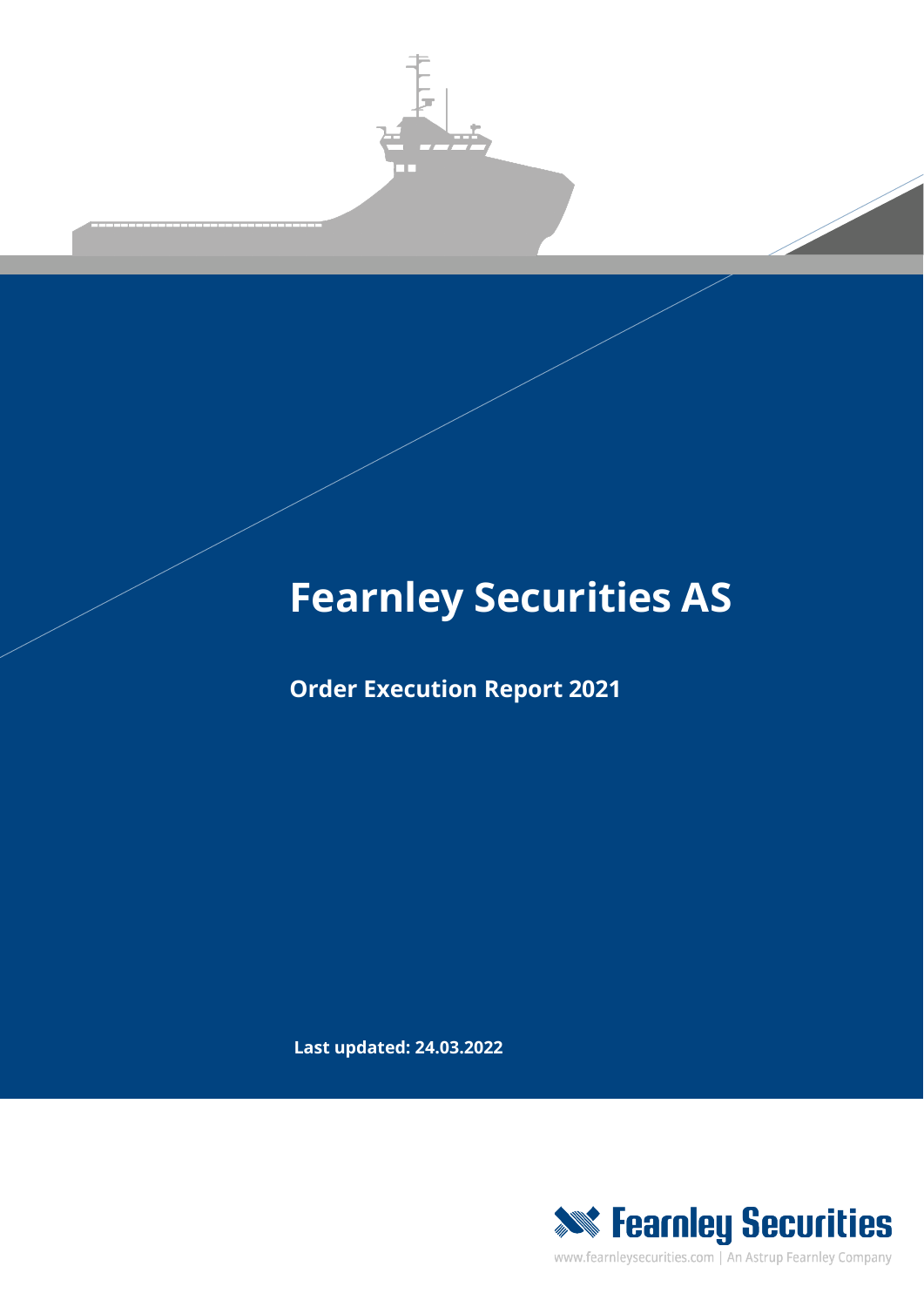## **XXX Fearnley Securities**

## **1. Introduction**

Fearnley Securities is according to MiFID II obliged to take all sufficient steps to obtain the best possible result when executing or transmitting orders on behalf of our retail and professional clients, taking into account the execution factors, which include price, costs, speed, likelihood of execution and settlement, size, nature or any other consideration relevant to the execution of the order.

To ensure that we constantly are able to deliver best execution to our clients, Fearnley Securities monitors on an ongoing basis the quality of execution provided by venues and brokers, and whether these continue to meet our standards. Fearnley Securities does not internalize in any substantial or systematic way. Only in rare cases Fearnley Securities will take on market risk and Fearnley Securities does not act as a venue. For further information regarding Fearnley Securities' order execution procedures, please see the Order Execution Policy on our webpage.

## **2. Equities**

This report provides a list of the top five execution venues and brokers used to execute retail and professional client orders. Fearnley Securities distinguishes between stocks by degree of liquidity and presents the data grouped into equity classes based on tick sizes and liquidity bands.

| Class of instrument                                                                         |                                                                          |                                                                             | ,,,,,<br>Equities - Shares & Depositary Receipts (T56) |                                    |                                  |
|---------------------------------------------------------------------------------------------|--------------------------------------------------------------------------|-----------------------------------------------------------------------------|--------------------------------------------------------|------------------------------------|----------------------------------|
| Notification if <1 average trade per business day in the previous year                      |                                                                          |                                                                             | N                                                      |                                    |                                  |
| Top five execution<br>venues ranked in<br>terms of trading<br>volumes (descending<br>order) | Proportion of volume<br>traded as a percentage<br>of total in that class | Proportion of orders<br>executed as<br>percentage of total in<br>that class | Percentage of passive<br>orders                        | Percentage of<br>aggressive orders | Percentage of directed<br>orders |
| Oslo Bors ASA   XOSL                                                                        | 45                                                                       | 40                                                                          | 53                                                     | 40                                 | C                                |
| <b>MERKUR</b><br>MARKET   MERK                                                              | 30                                                                       | 26                                                                          | 40                                                     | 54                                 | C                                |
| Oslo Access   XOAS                                                                          | 11                                                                       | 14                                                                          | 47                                                     | 48                                 |                                  |
| <b>TURQUOISE</b><br>EUROPE   TOEX                                                           |                                                                          | 5                                                                           | 70                                                     | 30                                 | 0                                |
| <b>CBOE EUROPE - DXE</b><br>$(NL)$ CEUX                                                     |                                                                          |                                                                             | 32                                                     | 68                                 |                                  |

#### *Professional Clients: Equities - Shares and Depositary Receipts (T56)*

Tick size liquidity bands 5 and 6 (from 2000 trades per day) (i)

#### *Professional Clients: Equities - Shares and Depositary Receipts (T34)*

Tick size liquidity bands 3 and 4 (from 80 to 1999 trades per day) (ii)

| Class of instrument                                                                         |                                                                          |                                                                             | Equities - Shares & Depositary Receipts (T34) |                                    |                                  |
|---------------------------------------------------------------------------------------------|--------------------------------------------------------------------------|-----------------------------------------------------------------------------|-----------------------------------------------|------------------------------------|----------------------------------|
| Notification if <1 average trade per business day in the previous year                      |                                                                          |                                                                             |                                               |                                    |                                  |
| Top five execution<br>venues ranked in<br>terms of trading<br>volumes (descending<br>order) | Proportion of volume<br>traded as a percentage<br>of total in that class | Proportion of orders<br>executed as<br>percentage of total in<br>that class | Percentage of passive<br>orders               | Percentage of<br>aggressive orders | Percentage of directed<br>orders |
| NYSE ARCA   ARCX                                                                            | 16                                                                       | 12                                                                          | 86                                            | 12                                 |                                  |
| Oslo Bors ASA   XOSL                                                                        | 13                                                                       |                                                                             | 79                                            | 18                                 |                                  |
| NASDAQ All<br>Markets   XNAS                                                                | 11                                                                       | 16                                                                          | 54                                            | 44                                 |                                  |
| <b>EDGA Exchange</b><br>Direct   EDGX                                                       |                                                                          |                                                                             | 80                                            | 20                                 |                                  |
| <b>MERKUR</b><br><b>MARKET   MERK</b>                                                       |                                                                          |                                                                             | 56                                            | 43                                 |                                  |

Grev Wedels plass 9 P.O. Box 1158 Sentrum N-0107 Oslo, Norway

Telephone: +47 22 93 60 00 Facsimile: +47 22 93 63 60 Web: www.fearnleysecurities.no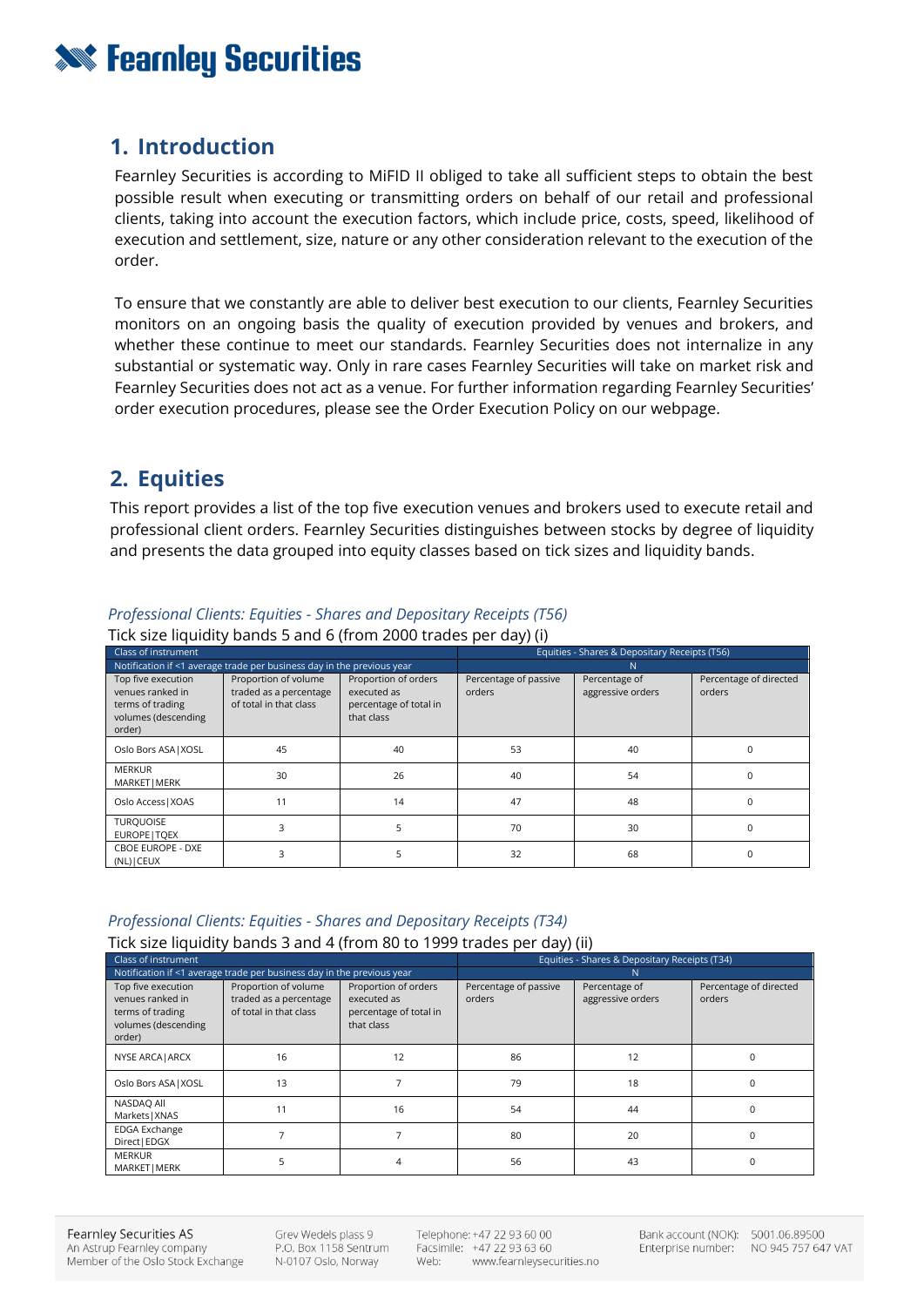## **Sourities**

#### *Professional Clients: Equities (T12)*

Tick size liquidity band 1 and 2 (from 0 to 79 trades per day) (iii)

| Class of instrument                                                                         |                                                                          |                                                                             | Equities - Shares & Depositary Receipts (T12) |                                    |                                  |
|---------------------------------------------------------------------------------------------|--------------------------------------------------------------------------|-----------------------------------------------------------------------------|-----------------------------------------------|------------------------------------|----------------------------------|
| Notification if <1 average trade per business day in the previous year                      |                                                                          |                                                                             |                                               |                                    |                                  |
| Top five execution<br>venues ranked in<br>terms of trading<br>volumes (descending<br>order) | Proportion of volume<br>traded as a percentage<br>of total in that class | Proportion of orders<br>executed as<br>percentage of total in<br>that class | Percentage of passive<br>orders               | Percentage of<br>aggressive orders | Percentage of directed<br>orders |
| Oslo Bors ASA   XOSL                                                                        | 68                                                                       | 35                                                                          | 59                                            | 35                                 |                                  |
| <b>MERKUR</b><br>MARKET   MERK                                                              | 14                                                                       | 23                                                                          | 37                                            | 58                                 | $\Omega$                         |
| Oslo Access   XOAS                                                                          | 5                                                                        | 12                                                                          | 60                                            | 37                                 |                                  |
| <b>CBOE EUROPE - DXE</b><br>$(NL)$ CEUX                                                     |                                                                          |                                                                             | 11                                            | 89                                 |                                  |
| NASDAQ All<br>Markets   XNAS                                                                |                                                                          |                                                                             | 43                                            | 56                                 |                                  |

#### *Retail Clients: Equities (T56)*

#### Tick size liquidity bands 5 and 6 (from 2000 trades per day) (i)

| Class of instrument                                                                         |                                                                          |                                                                             | Equities - Shares & Depositary Receipts (T56) |                                    |                                  |
|---------------------------------------------------------------------------------------------|--------------------------------------------------------------------------|-----------------------------------------------------------------------------|-----------------------------------------------|------------------------------------|----------------------------------|
| Notification if <1 average trade per business day in the previous year                      |                                                                          |                                                                             | N                                             |                                    |                                  |
| Top five execution<br>venues ranked in<br>terms of trading<br>volumes (descending<br>order) | Proportion of volume<br>traded as a percentage<br>of total in that class | Proportion of orders<br>executed as<br>percentage of total in<br>that class | Percentage of passive<br>orders               | Percentage of<br>aggressive orders | Percentage of directed<br>orders |
| Oslo Bors ASA   XOSL                                                                        | 28                                                                       | 27                                                                          | 74                                            | 20                                 |                                  |
| NYSE ARCA   ARCX                                                                            | 14                                                                       | 9                                                                           | 78                                            | 20                                 | $\Omega$                         |
| <b>GOLDMAN SACHS</b><br>BANK EUR SE - SI   GSEI                                             | 13                                                                       | 8                                                                           | $\Omega$                                      | 91                                 | $\Omega$                         |
| <b>CBOE EUROPE - DXE</b><br>$(NL)$ CEUX                                                     |                                                                          | 13                                                                          | 83                                            | 17                                 | 0                                |
| AQUIS EXCHANGE<br>EUROPE   AQEU                                                             | 5                                                                        |                                                                             | 9                                             | 91                                 | 0                                |

#### *Retail Clients: Equities (T34)*

#### Tick size liquidity bands 3 and 4 (from 80 to 1999 trades per day) (ii)

| Class of instrument                                                                         |                                                                          |                                                                             | Equities - Shares & Depositary Receipts (T34) |                                    |                                  |  |
|---------------------------------------------------------------------------------------------|--------------------------------------------------------------------------|-----------------------------------------------------------------------------|-----------------------------------------------|------------------------------------|----------------------------------|--|
| Notification if <1 average trade per business day in the previous year                      |                                                                          |                                                                             | N                                             |                                    |                                  |  |
| Top five execution<br>venues ranked in<br>terms of trading<br>volumes (descending<br>order) | Proportion of volume<br>traded as a percentage<br>of total in that class | Proportion of orders<br>executed as<br>percentage of total in<br>that class | Percentage of passive<br>orders               | Percentage of<br>aggressive orders | Percentage of directed<br>orders |  |
| Oslo Bors ASA   XOSL                                                                        | 28                                                                       | 27                                                                          | 74                                            | 20                                 |                                  |  |
| NYSE ARCA   ARCX                                                                            | 14                                                                       | 9                                                                           | 78                                            | 20                                 |                                  |  |
| <b>GOLDMAN SACHS</b><br>BANK EUR SE - SI   GSEI                                             | 13                                                                       | 8                                                                           | O                                             | 91                                 |                                  |  |
| <b>CBOE EUROPE - DXE</b><br>$(NL)$ CEUX                                                     |                                                                          | 13                                                                          | 83                                            | 17                                 |                                  |  |
| AQUIS EXCHANGE<br>EUROPE   AQEU                                                             |                                                                          |                                                                             | 9                                             | 91                                 |                                  |  |